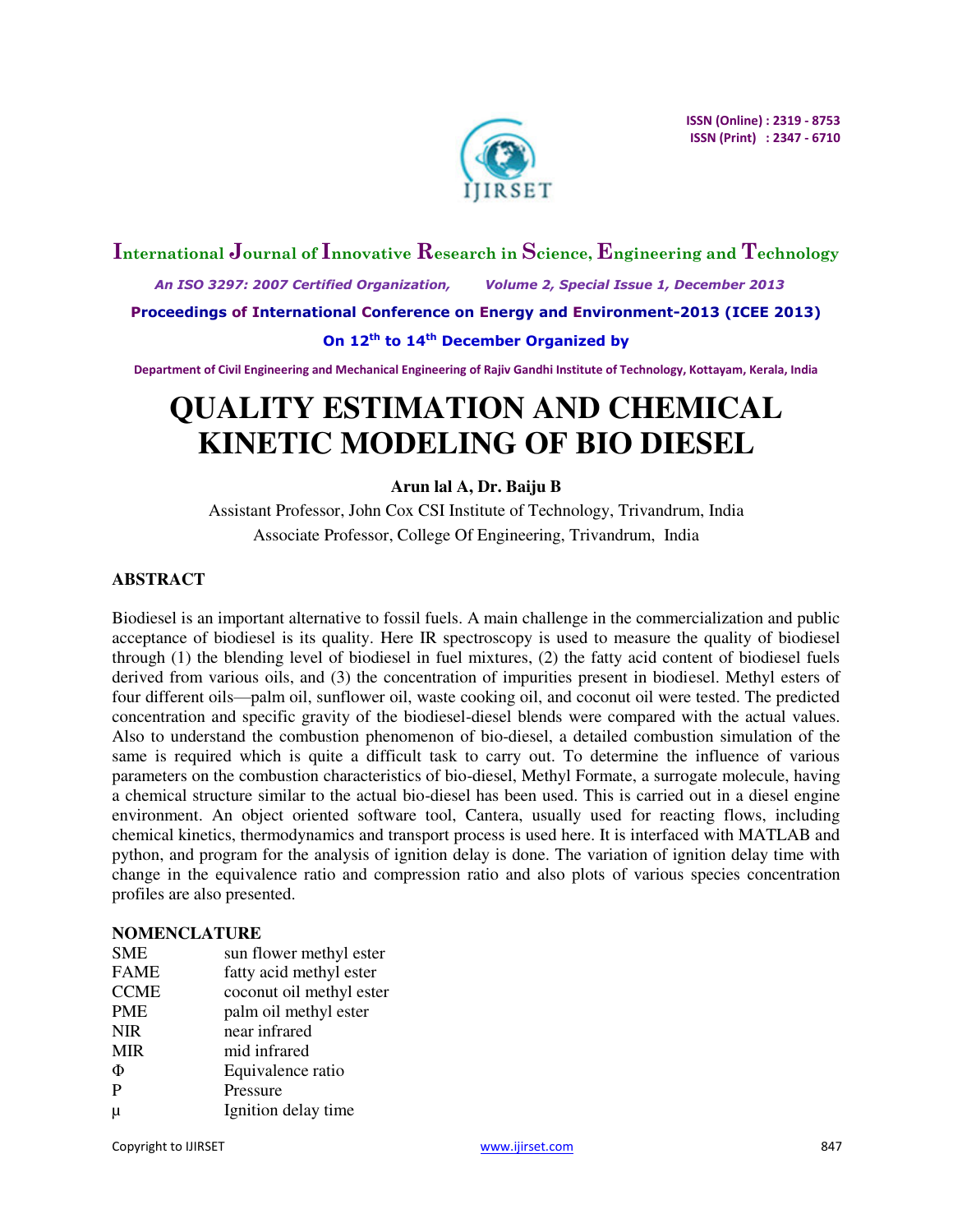#### **1. INTRODUCTION**

Biodiesel is mainly produced from vegetable oils. Amount of fatty acid in bio diesel is an important parameter in determining the quality of the fuel. In addition, various concentrations of biodiesel are commonly used as blends with petroleum-based diesel fuels, which makes biodiesel monitoring and engine performance optimization even more difficult. Biodiesel is mainly produced through a transesterification process. Due to the chemical reactions involved final products often contain impurities such as unreacted triglycerides, glycerol, catalyst, and alcohol. These contaminants undermine engine performance and can cause severe engine problems. IR spectrums can be used as a tool to estimate the amount of these contaminants in the fuel. In order to assess the net emissions and combustion properties a detailed study of the biofuels are necessary. Various kinetic studies have been carried out to derive the kinetic mechanism for biofuel surrogate.Detailed chemical kinetic models [21] for surrogate fuels are large in size and significant improvement has been made in developing tools which are used to model theses large mixtures for diesel engine combustion. Methyl Butanoate (MB) or butyrate has been widely used as a convenient substitute for large bio-fuel methyl ester molecules in flame simulation [12] due to its essential chemical structural features, namely the RC(=O)OCH3 structure.

In 2000, Fisher et al. [13] have developed a detailed chemical kinetic model for the combustion of methyl butanoate. The mechanism was then modified to study the combustion of MB in a jet stirred reactor (PSR), an opposed–flow diffusion flame and a variable pressure flow reactor (VPFR) [14]. C.V Naik et al [15] developed a chemical kinetic reaction mechanism for major components of bio-diesel, methyl oleate and methyl stearate. Benjamin et al [17] has given details regarding the autoignition of methyl formate mixed with oxygen/argon and oxygen/nitrogen. Experiments are carried out at average pressures of 2, 4, and 10 atm over a temperature range of 1053-1561 K. Compared to other biodiesel fuel surrogates, Methyl formate has been a rarely used bio-diesel surrogate fuel.

## **Table 2.0 Different Contents of Bio diesel**

| FAME $(m\%)$ | C8:0 | C10:0 | C12:0 | C14:0 | C16:0 | C18:0 | C <sub>18:1</sub> | C <sub>18:2</sub> | C <sub>18:3</sub> |
|--------------|------|-------|-------|-------|-------|-------|-------------------|-------------------|-------------------|
| <b>PAME</b>  | 0.02 | 0.03  | 0.34  | 1.23  | 44.57 | 4.39  | 40.96             | 8.56              | 0.17              |
| <b>CCME</b>  | 7.91 | 6.34  | 46.11 | 17.58 | 8.85  | 2.60  | 6.61              | 1.75              | 0.03              |
| <b>SME</b>   | 0.01 | 0.10  | 0.10  | 1.52  | 24.50 | 17.42 | 36.34             | 15.41             | 0.67              |

## **2. BIODIESEL IR SPECTRUM**

Biodiesel is a mix of fatty acid methyl ester, with different degrees of saturation. Spectra of biodiesels differ in the intensity of their band as well as in the exact frequency at which the maximum absorbance is produced in each type of biodiesel. These facts are used to differentiate the biodiesels.

| Frequency | Functional | Mode of   | intensity   |
|-----------|------------|-----------|-------------|
| $cm^{-1}$ | group      | vibration |             |
| 3009      | $=$ C-H    | streching | Medium      |
| 2924      | -CH        | streching | Very strong |
| 2854      | -CH        | streching | Very strong |
| 1740      | $-C=O$     | streching | Very strong |
| 1654      | $C = C$    | streching | Very strong |
| 1460      | -CH        | Bending   | Medium      |
| 1240      | $-CH2$     | streching | Medium      |

Table 1.1 frequencies of bio diesel [8] [9]

Yaakob (2010) and Saablinskas (2003)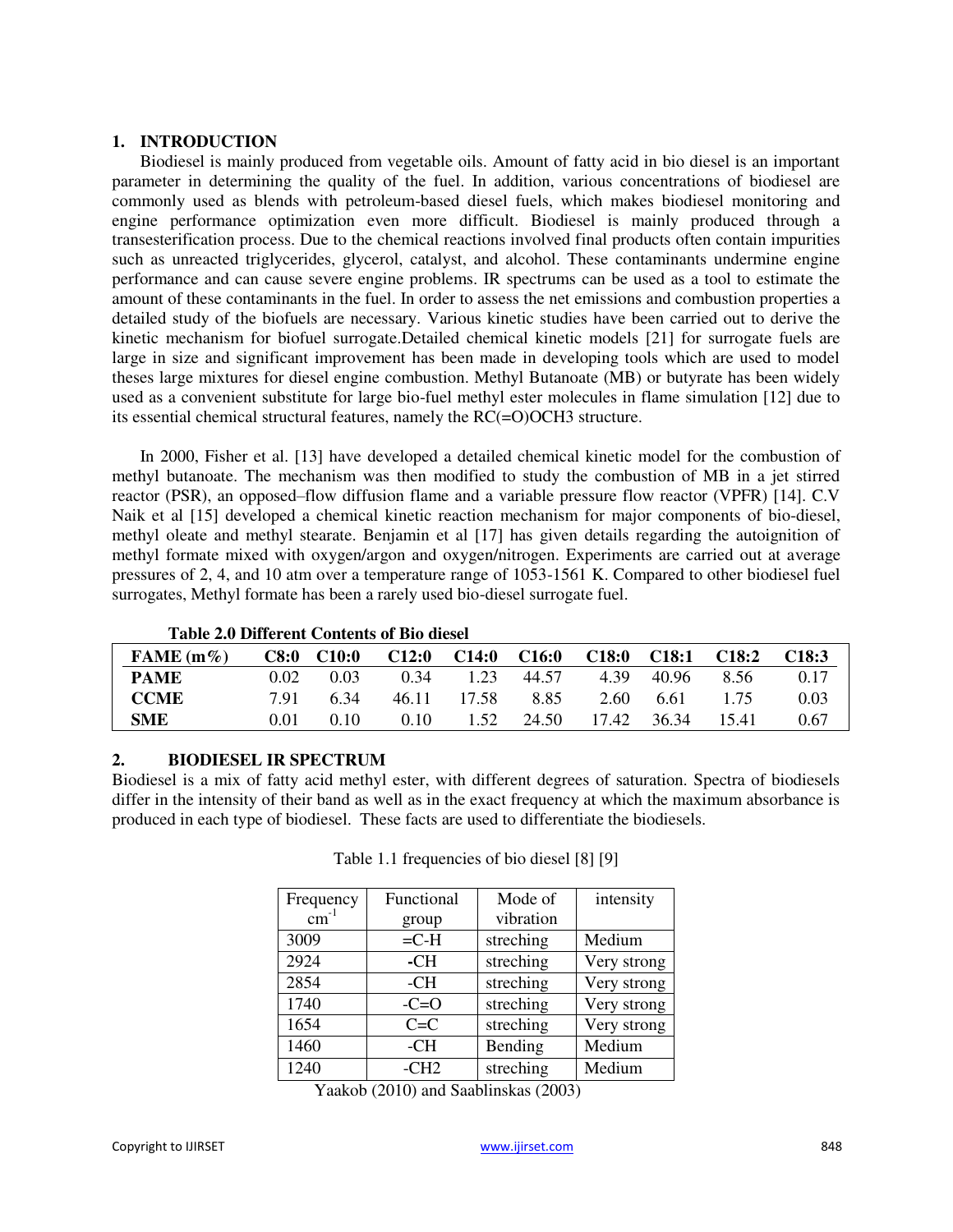Typical infrared spectra of biodiesel are presented in Figure 1.2. Characteristic peaks of –CH stretching asymmetric/symmetric are observed around 2900 cm-1 in MIR range.

 In the NIR range, the bands are a composite of many bands containing information on more than one type of vibration, the most prominent band and shoulder present in the biodiesel spectra are presented in Table 1-1. The first overtones of –CH stretching are observed in the NIR range around 1700 nm.

## **3. OBJECTIVE**

The objective of this work is to apply infrared spectroscopy as a method to monitor biodiesel quality, biodiesel level in biodiesel-diesel blends, fatty acid profile, and impurities such as methanol, free glycerol, triglycerides, and water. And to understand the combustion phenomenon of bio diesel by determining the influence of various parameters on the combustion characteristics



Fig 1.2 Typical spectra in the infrared range MIR and NIR. .

## **3. CONCENTRATION MEASUREMENT USING NIR**

Biodiesel is a fuel composed of mono-alkyl esters of long-chain fatty acids derived from vegetable oils or animal fats. It is renewable, oxygenated, essentially sulfur-free, and biodegradable. Elevated NOx emissions have been considered as one of the major problems of biodiesel and biodiesel blends as compared to petroleum diesel in diesel engine [1]. NOx emission is accelerated at high temperature and pressure due to pre ignition [2]. This suggests that NOx emissions could be reduced by retarding the combustion timing of the fuel in diesel engines, and can be achieved by adjusting injection timing according to the concentration of biodiesel in petroleum diesel. Therefore, a means to detect the concentration of biodiesel in its diesel blends will be necessary. Near-infrared (NIR) spectroscopy can be used to predict the properties of any type of biodiesel in a way relatively inexpensive and rapid. Successful applications of NIR spectroscopy on predicting the oil fraction and some operating properties of diesel fuel [3] and on determining the concentration of a specific type of biodiesel in diesel fuel [5] have been reported.

## **3.1 fuel samples**

Biodiesel derived from were used in this study – sun flower oil (SME), coconut oil (CCME), palm oil (PME).All biodiesel samples were freshly made through a standard base-catalyzed transesterification process. The three biodiesel fuels chosen cover a wide range of fatty acids; CCME is rich in short-chain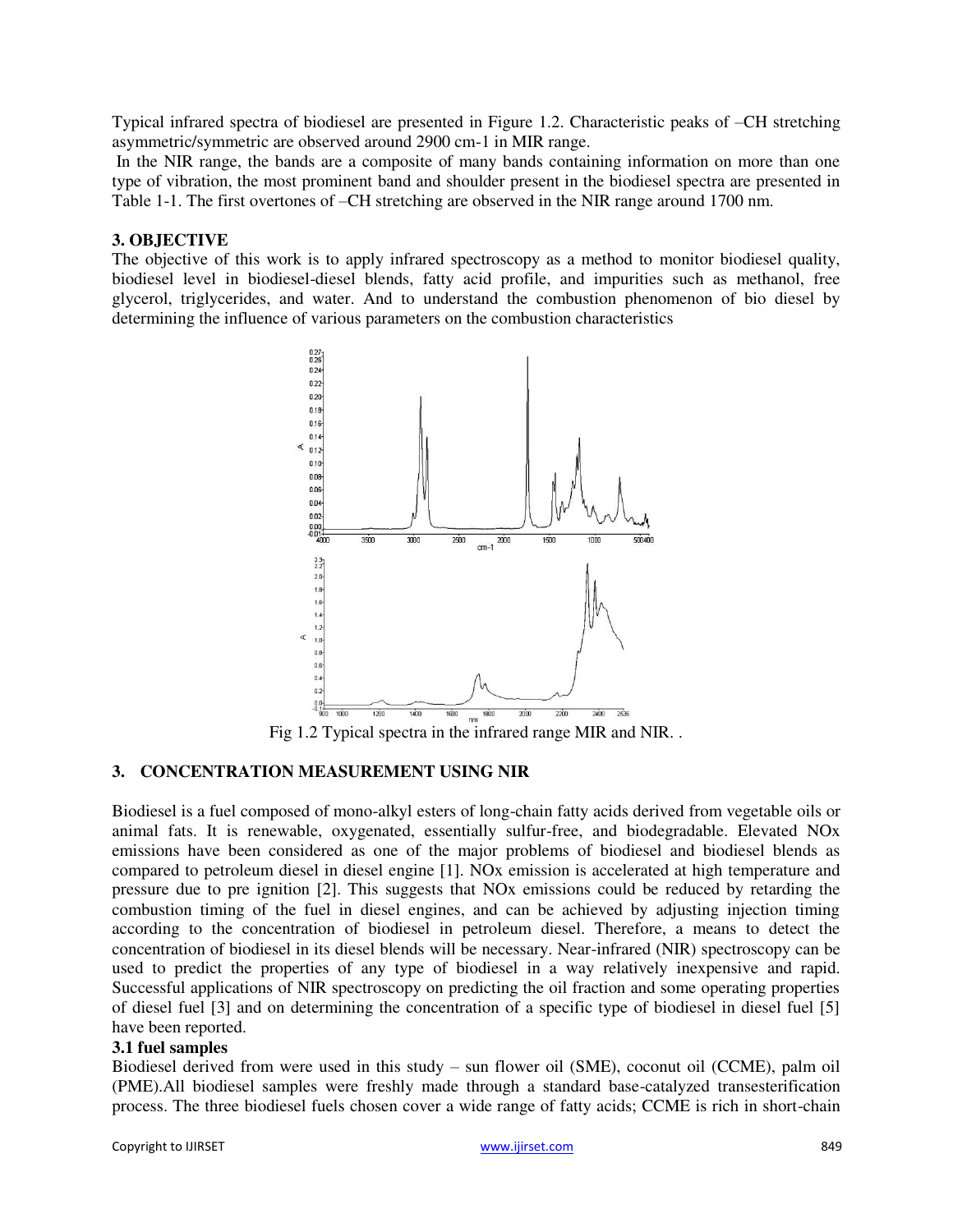saturated fatty acids (C8:0 to C14:0), and PME is abundant in C16:0, SME is rich in long-chain unsaturated fatty acids such as C18:1 and C18:2 and even some C18:3. Commercially available diesel fuels were used to blend with each biodiesel fuel. The volume-based concentration of biodiesel in these blends ranged from 0 to 100%.

#### **3.2 Sample Preparation**

The biodiesels were prepared from sunflower oil, coconut oil and palm oil by transterification process. The fatty acid profiles of the three biodiesel fuels are shown in Table 2.From the table it is clear that biodiesel samples include a broad range of fatty acids. The palm methyl ester (PME) contain large amount of C16:0, coconut methyl ester (CCME) is abundant in C12:0 and SME with C18:0.

## **3.3 NIR Spectra**

All the samples were scanned on an NIR spectrometer. The spectrometer measures absorbance from 350 to 2500 nm using silicon and indium-gallium-arsenide sensors. A fiber-optic probe was used to illuminate the cuvette and carry the transmitted energy to the spectrometer.

## **4 DETERMINATION OF FATTY ACID CONTENT OF BIODIESEL**

#### **4.1 Measurement**

All biodiesel samples were analyzed using gas chromatography. 20mg of biodiesel was dissolved in 4ml of benzene containing methyl-C13 internal standard. Samples were analyzed for fatty acid methyl esters using a HP 5890 GC with a FID detector and a SP-2560 capillary column. Injection port and detector

temperatures were 250  $\degree$ C with a flow rate of 1 ml/min. helium and a split ratio of 100:1. Injection volume was 1µl.

| <b>Fuel</b> | $%$ of Bio- |  |  |
|-------------|-------------|--|--|
|             | diesel      |  |  |
| <b>PME</b>  | 10          |  |  |
| <b>CCME</b> | 25          |  |  |
| <b>SME</b>  | 30          |  |  |
| <b>CCME</b> | 55          |  |  |
| <b>SME</b>  | 65          |  |  |
| <b>SME</b>  | 70          |  |  |
| <b>CCME</b> | 85          |  |  |
| <b>SME</b>  | 90          |  |  |
| <b>SME</b>  | 95          |  |  |

#### **TABLE 1.2 PERCENTAGE OF BIO-DIESEL**

Oven temperature began at  $140^{\circ}$ C and increased at  $2^{\circ}$ C per minute to  $200^{\circ}$ C then at  $4^{\circ}$ C per minute to  $245^{\circ}$ C and held for seventeen minutes. The samples were placed for NIR (780 to 2500 nm) scan, in a quartz cuvette of 5 mm pathlength for spectrophotometers. NIR spectra data were recorded as the absorbance in the wavelength range from  $900$  to  $2500$  nm at 1 cm<sup>-1</sup> interval. For the case MIR (4000 to  $400 \text{ cm}^{-1}$ ) scan, universal ATR accessory with Germanium (Ge) as crystal material was used.MIR spectra were recorded as the absorbance in the wavelength range from 4000 to 600 cm<sup>-1</sup> at 1 cm<sup>-1</sup> interval. All spectrums were recorded once for each sample, and were obtained as an average of thirty-two scans.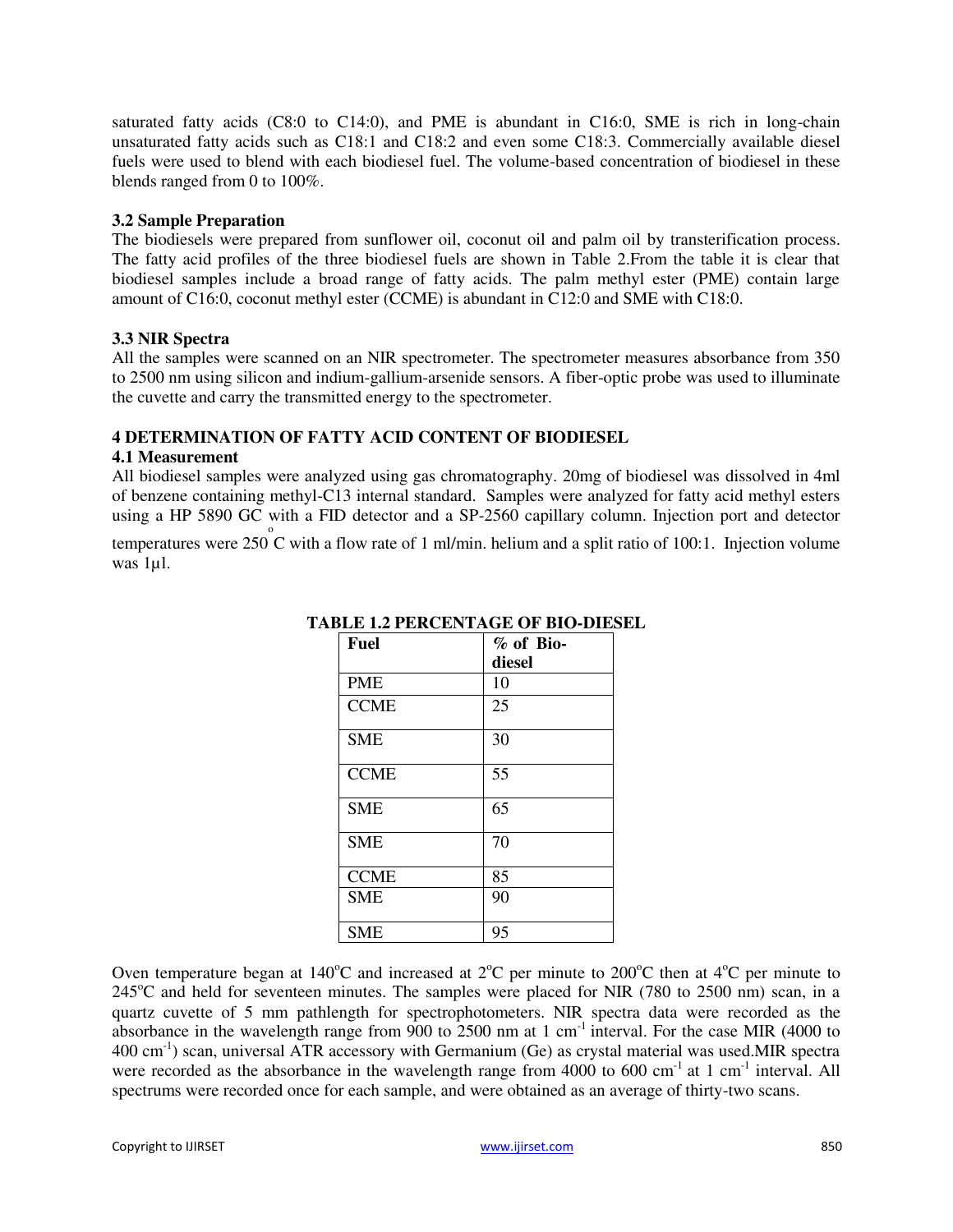#### **4.2 Prediction using MIR spectroscopy**

In contrast with the near infrared (NIR) spectra, the mid infrared (MIR) spectra show a high degree of spectral resolution; consequently, a peak can be assigned to specific compounds except in  $1400 - 900$  cm <sup>1</sup>, because many compounds show bands in these frequencies. Figure 5. Shows the ranges of MIR spectrum of biodiesel used in this study. The main region on the MIR range used to estimate the concentration of C18:1, C18:2 and C18:3 in the biodiesel samples were located between3028 and 2812 <sup>-1</sup> cm and between 1598 and 793 cm. Specifically, the band of 3025 cm is associated with C-H stretching vibration with the =CH structure, and the band of  $1418 \text{ cm}^{-1}$  is assigned to the C-H bending vibration with the  $=$ CH structure; additionally, the bands of 914cand 968 cm have been associated with -HC=CH-structure[12] For the cases of C16:0, C18:0 models the used region was between 2965 and 2807 <sup>-1</sup> cm and between 1205 and 801 cm. In these regions, the band 2953 cm is assigned to the C-H asymmetric stretching, and the band 2853 cm is assigned to the C-H symmetric stretching. Additionally, stretching and bending vibrations of  $CH_2$  were noticed at 1163 cm [12]. -1

#### **5. RESULTS**





Fig5: MIR spectrum of biodiesel.

Figure1.Shows the absorbance curves of SME and its blends with diesel in the wavelength range of 2080 to 2200 nm. At around 2145-nm wavelength, the 100% SME has the highest absorbance value, the diesel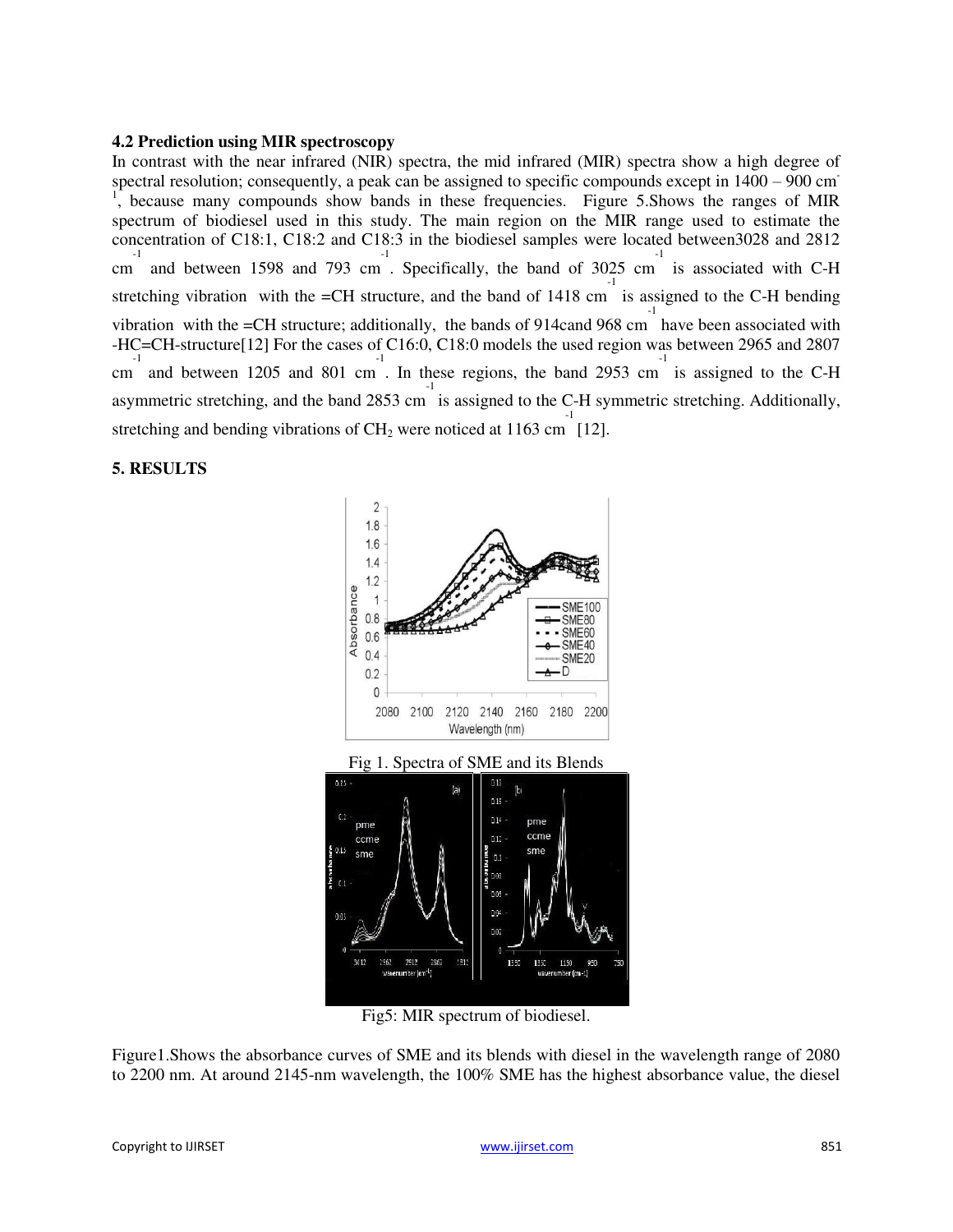has the lowest, and the blends are intermediate. The spectra of other bio diesels and their blends showed the same type of patterns.



Figure 4.2 (i) (ii) (iii) fatty acid concentrations.

It is well known that the range of 2100 to 2200nm is assigned to straight carbon chains and cis double bonds that reflect fatty acid [10]. Information about fatty acid compositions is demonstrated in this range through the in-saturation degree of the carbon chains. This range is close to NIR ranges used by some other researchers for the study of bio diesel [5]. It is well known that bands in the near infrared region are difficult to assign to specific compounds. This is because a single band in this region is the result of several possible combinations of fundamental bands and overtones. Nowadays, current advances in spectroscopy instruments conjugated with new chemometric software have made it possible to identify some chemical structures based on some characteristics of combination bands and overtones.

Figure 4-2 shows the ranges of NIR spectrum of biodiesel used in this study. The principal regions on the NIR range used to estimate the concentration of methyl oleate (C18:1), methyl linoleate (C18:2), and methyl linolenate (C18:3) in biodiesel samples were located between 1600 and 1700 nm and between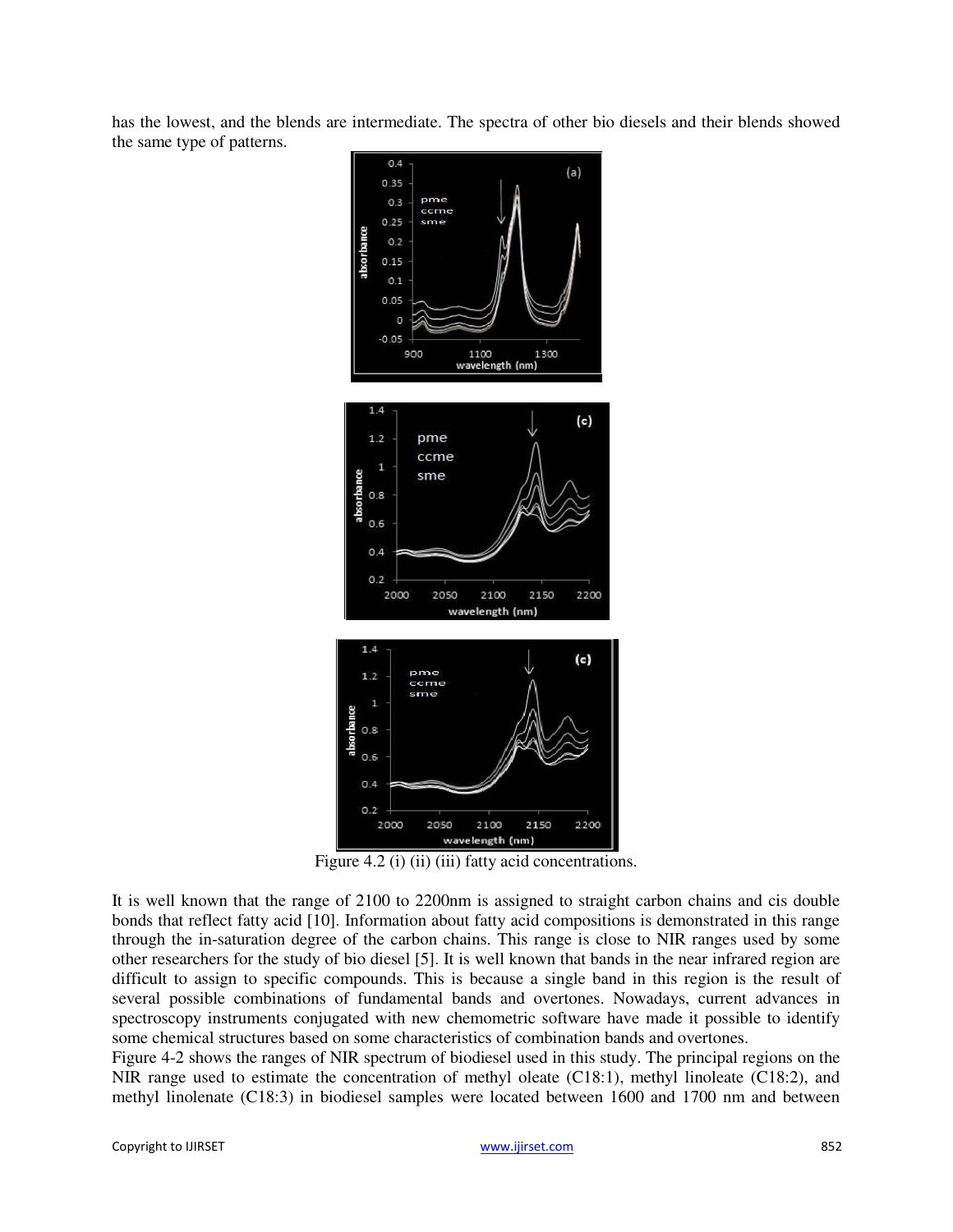## **6. COMBUSTION KINETICS OF METHYL FORMATE**

## DETAILS OF NUMERICAL ANALYSIS

Calculations and computations become an integral part of combustion analysis, which involves certain set of chemical reactions, and wide variety of engineering aspects including heat transfer, fluid dynamics, design and thermodynamics. In recent years, computational codes, including kinetics and fluid dynamics codes have been used as an added tool for combustion analysis. The process of writing codes is timeconsuming, and in some cases, also requires a lot of computational time and power. To overcome these shortcomings of computational codes, and to make the computations more fluent, some combustion computational tools have been developed in the recent past. Cantera (version 1.6.0) is one of such software which has been utilised here to simulate the results. It is an object-oriented, open source suite of software tools for reacting flow problems involving chemical kinetics, thermodynamics and transport processes. It can be used with the help of various programming languages such as C, C++ and Fortran 90 and also in scripting environments like MATLAB and python. Here cantera has been operated from these scripting environments for rapid problem solutions.

#### **6.1 Kinetic modelling**

Kinetic modelling is the process by which the combustion process can be formulated mathematically. It can be regarded as a tool to analytically describe the complex process taking place during the combustion process. A chemical kinetic model consists of a reaction mechanism, which provides us the path through which the process moves to attain the final products. Thus using such a model, the effect of various species on the overall performance can also be measured. Furthermore an analytical tool can also be used to simulate the effect of different conditions on the fuel, without conducting the experiments for the same time. In fact a good chemical kinetic model should not only predict the behaviour of the fuel at specific conditions, but should be able to do so for a wide range of prescribed conditions. The main objective of combustion study is to describe the physical and chemical mechanism of combustion. . Availability of large number of elementary kinetic data, improved techniques for estimating specific rates, and continual growth in the size, speed and availability of powerful computers has contributed to the increasing application of detailed chemical modelling.

Reaction mechanism forms the core of the kinetic model. It provides us with a description of the elementary steps, which occur during the conversion of the fuel and oxidizer to final products. The reaction mechanism consists of reactions namely initiation reactions, propagation reactions and the termination reactions. Initiation reaction involves the reaction in which the fuel breaks down into various radicals. Propagation reaction consists of equation between various radicals generated in the initiation reaction. Termination reaction includes the reaction that end up with the final products.

The combustion of hydrocarbon fuel consists primarily of the sequential fragmentation of the initial fuel molecule into smaller intermediate species which are ultimately converted into final products. Carbon monoxide and H2 are common species that are observed during the oxidation of all hydrocarbons. H, OH, O2, HCO etc are other common species to all hydrocarbon combustion.

## **A. Reaction mechanism**

When a reaction occurs, products are not formed instantaneously; instead number of small reactions occurs (within fraction of seconds) between the species (i.e., the chemical reactants) which are different from each other since each of them contributes to the overall reaction individually. These intermediate reactions are called as elementary reaction [18]. The collection of these elementary that ultimately results into an overall reaction called as a reaction mechanism.

#### **B. software**

Cantera can be used to conduct kinetic simulations with large reaction mechanisms, to compute chemical equilibrium, to evaluate thermodynamic and transport properties of mixtures, to evaluate species chemical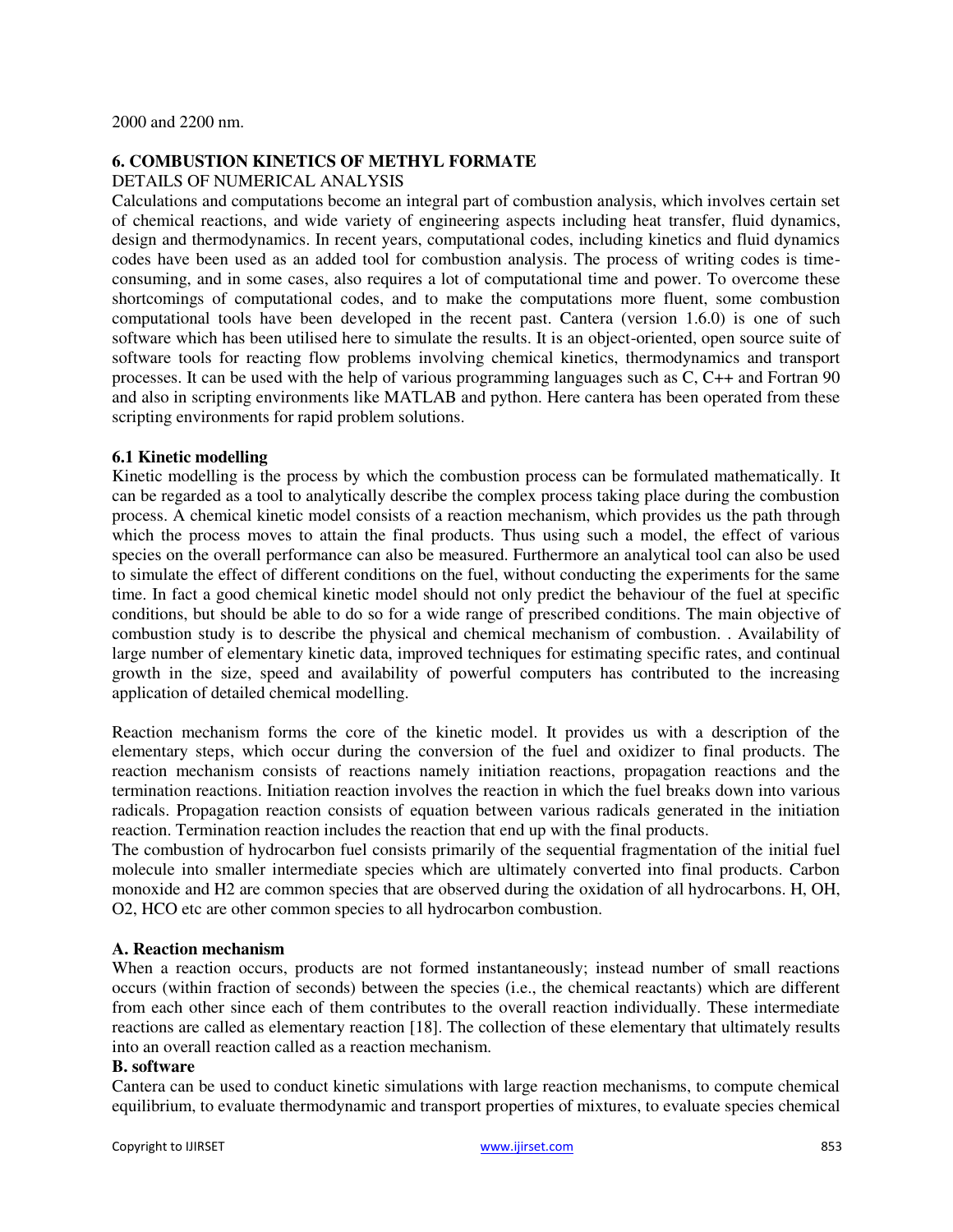production rates and to create process simulators using networks of stirred reactors. Cantera is a multiplatform combustion tool and can be used on Windows, Mac, Linux and Unix platforms. Cantera's efficient kinetics algorithms can result in substantial performance. For typical real-world applications (for example, rich flame simulations) increases in speed of a factor of two or more have been achieved simply by using Cantera to evaluate the production rates, leaving the rest of the code (in Fortran) untouched. The kernel is object-oriented, and defines a set of classes that represent important entities for a reacting-flow simulation. Complex dynamic system and process models. Cantera can also be used in Fortran or C++ reacting-flow.

Cantera conducts zero-dimensional kinetics simulations using Reactor objects [19]. Each reactor must have an associated object that represents the type of fluid the reactor contains. This object will be used to compute all required thermodynamic properties and species production rates, and therefore it must implement the reaction mechanism and equation of state desired for the reactor in question. Reactors that share the same mechanism may use the same object representing the fluid

#### **C. Criteria for finding ignition delay time.**

Ignition delay is defined as the time interval between the start of fuel injection and the start of combustion or the time taken to reach the concentration value of OH to reach 1 ×10-9 moles/cc. Alternatively ignition delay time is also the time corresponding to the maximum rate of reaction between CO and O atoms.

Figure 1 shows the criteria used for finding out the ignition delay time. For any substance to get ignited, one of the basic requirements is that the concentration of OH (hydroxyl) radical must reach a value equal to 10-9 moles/cc. Before the concentration reaches this level, there is no change in the profile of the graph because of the delay in ignition.



#### FIG 3. IGNITION CRITERIA

And as explained above ignition occurs the moment OH value reaches the above said value and consequently there is a sudden increase in concentration profile of hydroxyl molecules indicating that the combustion of fuel has initiated which will now result in different chemical reactions.

D. Validation of Reaction mechanism

The proposed reaction mechanism should be validated by comparison with an experimental data or those from the literature. For this purpose the original reaction mechanism was first reduced using the ignition delay program using cantera. The original reaction mechanism was reduced to 122 species and 832 reactions. It was further reduced to 27 species and 148 reactions. Using these proposed reaction mechanism for MF, the ignition delay was predicted analytically and is found to be agreeable with the mechanism of Benjamin et.al [17] as shown in Table 1. The condition taken for validation for MF was with initial pressure of 10atm and equivalence ratio ( $\Phi$ ) = 1 from figure 2.

In the validation of above reduced reaction mechanism for methyl formate (i.e., 122 and 27) it can be seen that reaction mechanism having 27 species is in more close in agreement with the experimental data compared to that of reaction mechanism having 122 species even though the latter is also in agreement with the experimental work.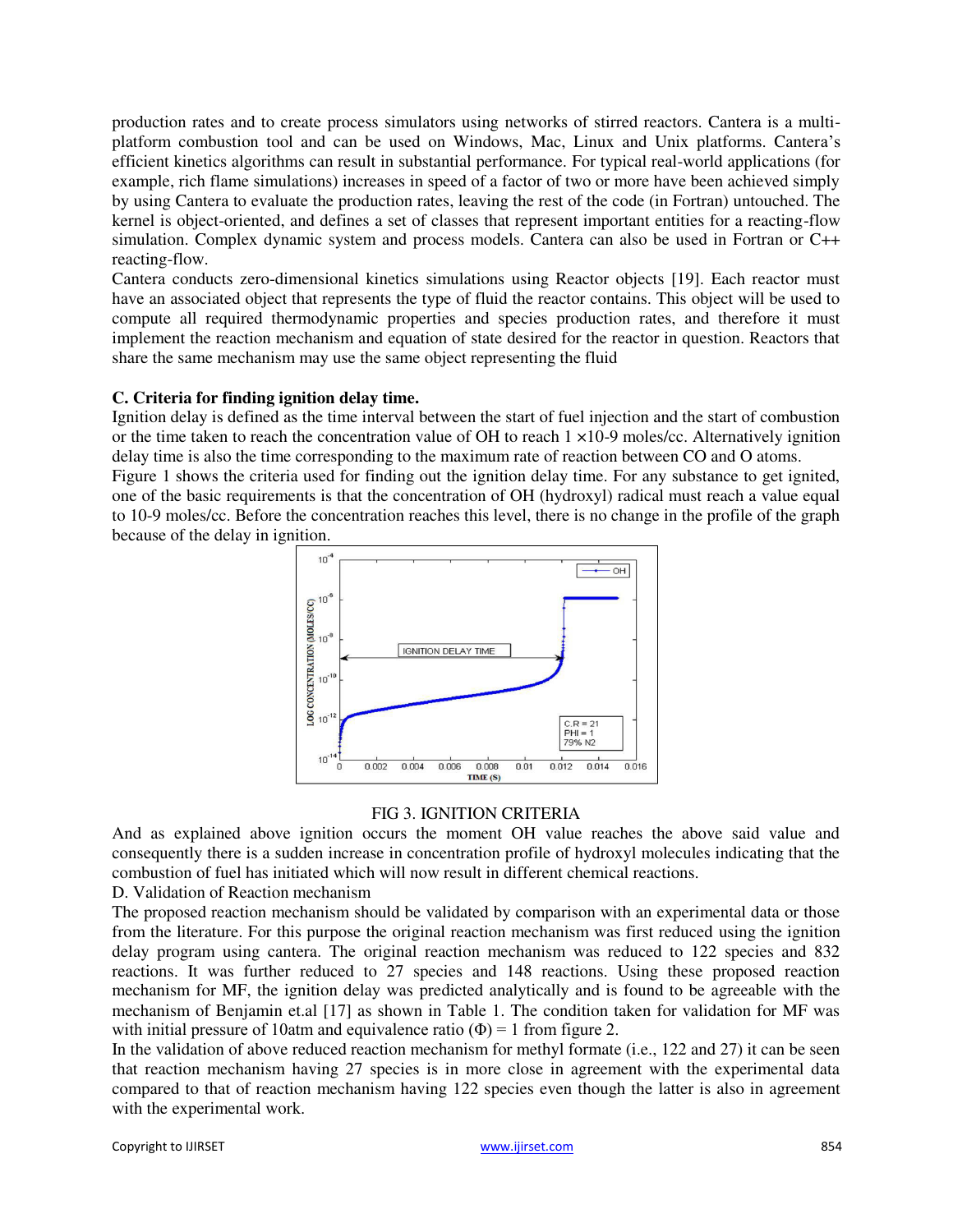

FIG 3.2 VALIDATION OF REACTION MECHANISM

Table1 below shows the reaction mechanism of the present work with that of experimental work carried out using methyl formate. It shows the variation of ignition delay as a function of temperature.

| Temperature(T) | 1000/T | Ignition Delay Values(us) |                              |                      |  |
|----------------|--------|---------------------------|------------------------------|----------------------|--|
| (K)            |        | Benjamin<br>et al         | <b>Skeletal</b><br>mechanism | Reduced<br>mechanism |  |
| 1123.59        | 0.89   | 950                       | 1402                         | 798.2                |  |
| 1176.47        | 0.85   | 750                       | 51023                        | 304                  |  |
| 119047         | 0.84   | 325                       | 3929.5                       | 235.6                |  |
| 1204.81        | 0.83   | 322                       | 3019.2                       | 181.8                |  |
| 1219.51        | 0.82   | 312                       | 2311.2                       | 139.4                |  |
| 1226.9         | 0.815  | 314                       | 2019.6                       | 121.8                |  |
| 1250           | 0.8    | 315                       | 1344.6                       | 81                   |  |
| 1283.69        | 0.779  | 298                       | 755.3                        | 45.6                 |  |
| 1298.7         | 0.77   | 285                       | 589                          | 35.7                 |  |
| 1319.26        | 0.758  | 100                       | 422                          | 26                   |  |
| 13333          | 0.75   | 80                        | 3383                         | 211                  |  |
| 1351.35        | 0.74   | 75                        | 256                          | 16.5                 |  |
| 14084          | 0.71   | 40                        | 112                          | 83                   |  |

Temperature and pressure profile

#### **Temperature and equivalence ratio**



FIG 3.3 TEMPERATURE AND PRESSURE PROFILE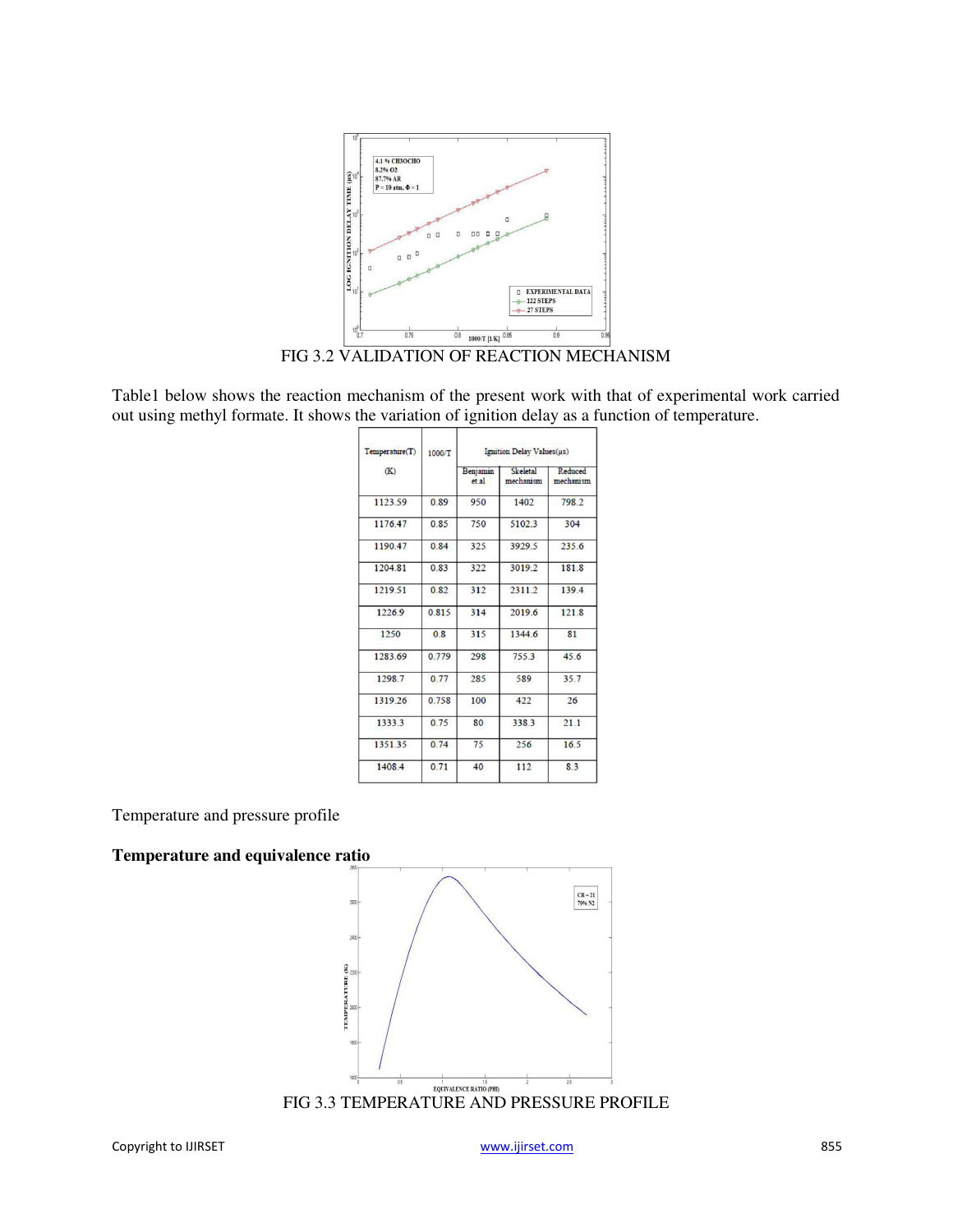Equivalence ratio ( $\Phi$ ) is a parameter used to denote if a fuel species is rich or lean. If the value of  $\Phi$  is less than 1, it's called a fuel lean mixture (i.e., %of fuel is less compared to oxidizer) and when it is more than 1, it's called a fuel rich mixture. From figure 4 it is seen that as Φ begins to increase there is a corresponding increase in the temperature because initially the value of  $\Phi$  is less than 1. And at 1, value of temperature is at its peak. But after that, the temperature drops due to presence of more amount of fuels species as the  $\Phi$  is increased.

#### III. SPECIES CONCENTRATION PROFILE

Figure 5 shows the species concentration profile of methyl formate (CH3OCHO) along with OH, H2O, CO, HO2 and NO. Nitrogen is considered as the diluents and its percentage is assumed to be 79 %. The fuel species and the major hydrocarbon present here is methyl formate and its concentration decreases. As already mentioned the concentration of hydroxyl molecule also increases as it reaches 10-9 moles/cc in order to satisfy the ignition criteria. As the combustion proceeds, the hydrogen and oxygen molecules react with each other resulting in the formation of water. When the reaction proceeds for a completion we can see that the concentration of water increases very rapidly. The value of nitrogen oxide increases because of the reaction of nitrogen with oxygen molecules.



FIG 3. 5 SPECIES CONCENTRATION PROFILE

Figure 6 shows the profile of CO, CO2, HO2, NO2, and OCHO. Initially the concentration of radical increases thereby promoting the reaction involving the fuel species. Earlier graph has shown the formation of OH radical which in turn leads to the formation of alkyl radicals, which would react with oxygen at high temperature. This causes the temperature to increase rapidly and tends to form CO as shown in fig. Finally the oxygen in CO will react with the remaining carbon molecules to form CO2 as shown in Fig. This can be seen from the increase in the concentration of  $CO<sub>2</sub>$  and decrease in the concentration of CO.

Figure 7 shows profile of  $N_2$ ,  $O_2$ ,  $CO_2$  and  $CH_3$  OCHO. There is a slight reduction in the value of oxygen because it is being consumed as the reaction proceeds. Since the fuel is constantly being used up when the combustion proceeds, the concentration of MF decreases. Nitrogen acts as diluents to control the reaction and is not being consumed in the reaction.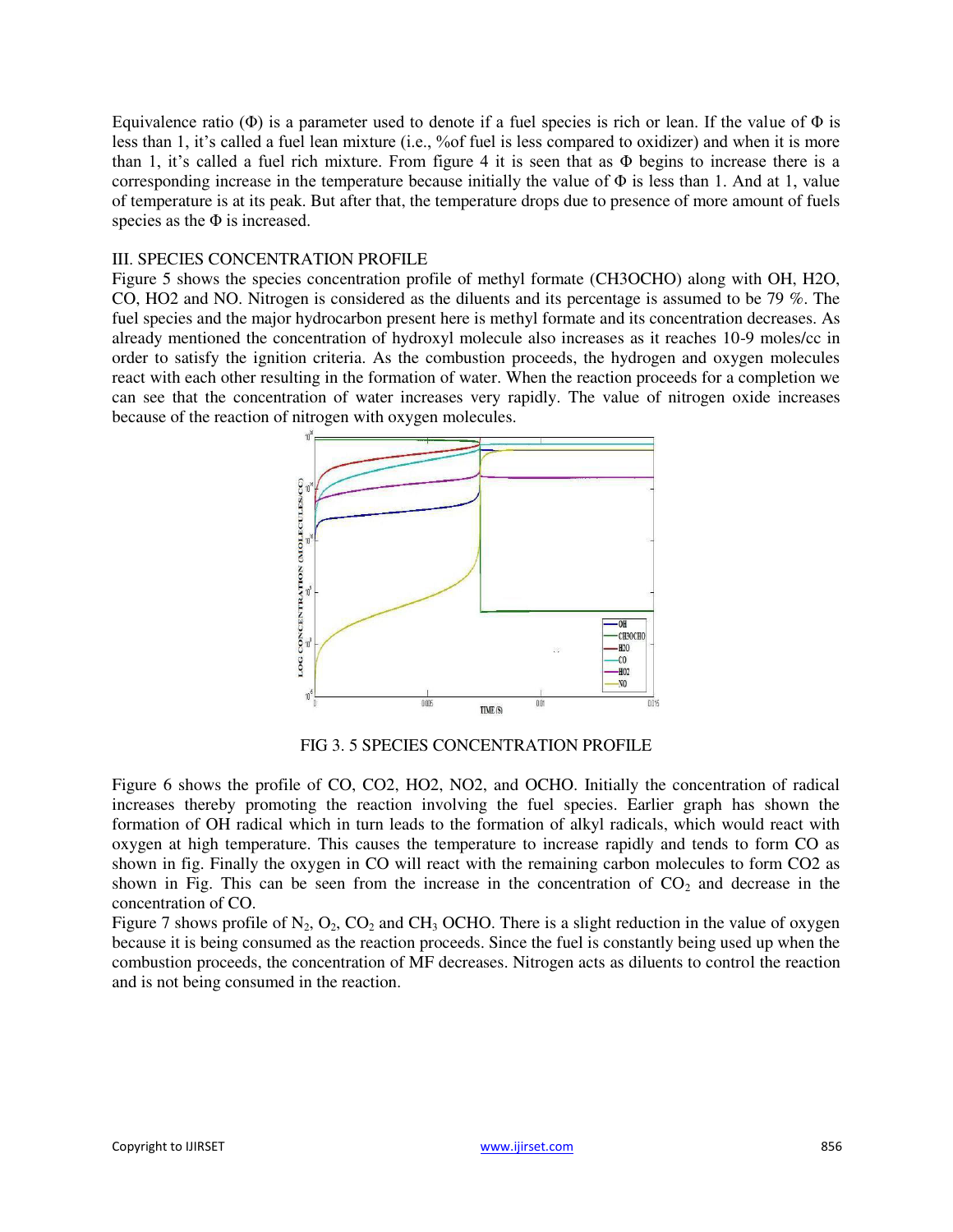

Figure 8 shows profile of OH, H2O, H2, and HOCHO. As soon as the ignition criterion is satisfied, the OH concentration increases along with H molecules

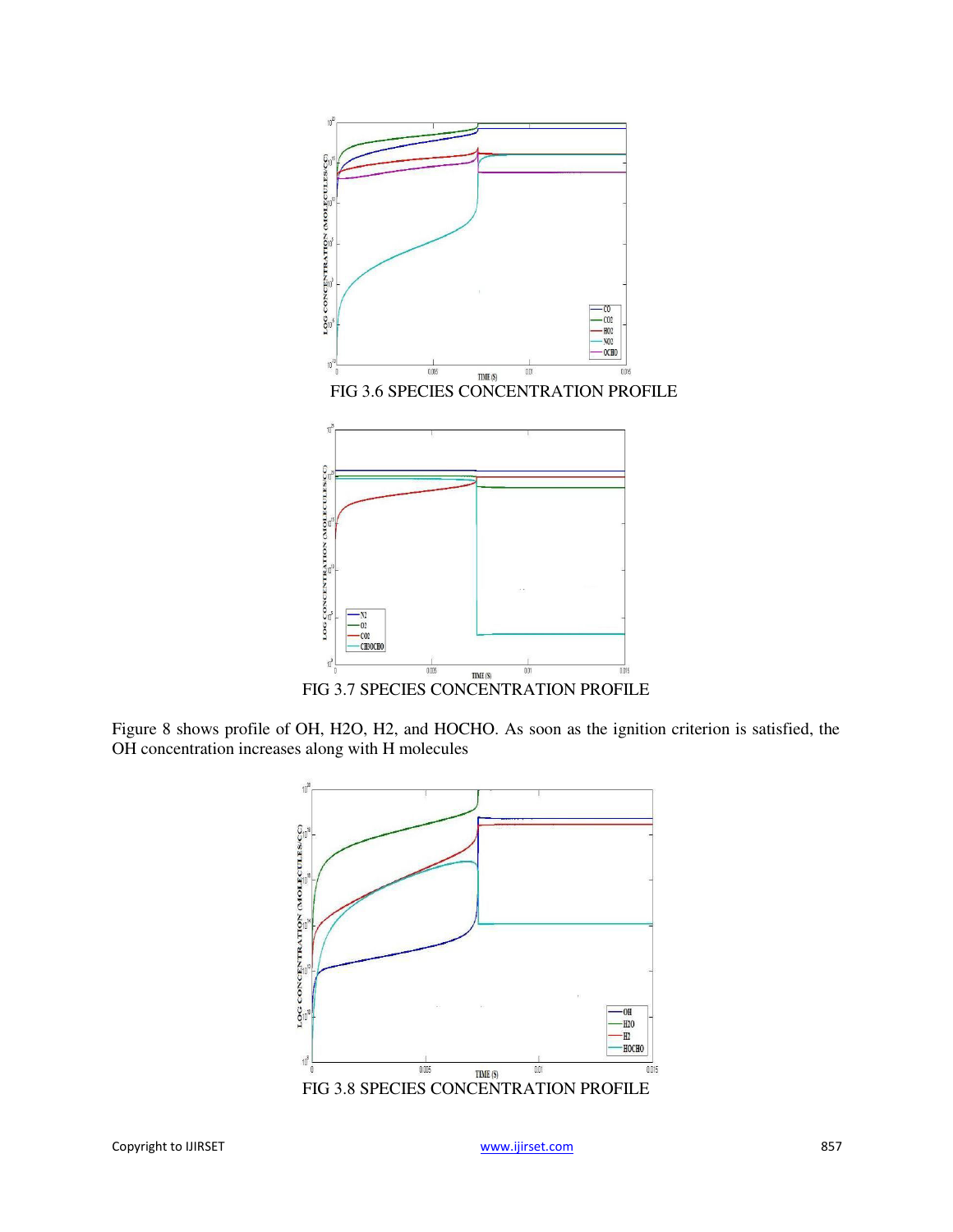and there is also an increase in the concentration of water. Due to the consumption of fuel during combustion, the concentration of fuel species decreases.

## **7.RESULTS AND DISCUSSION**

A. CO and CO2 profile for methyl formate

Figure 9 shows the change in the concentration of CO and CO2 when  $\phi$  is increased. When  $\phi$  increases, the amount of fuel supplied also increases leading to an increased concentration of carbon and it starts reacting with the available oxygen to form CO.



FIG 3.9 CO AND CO2 PROFILE

Higher the carbon content, higher the CO concentration. Consequently when  $\phi$  increases CO also increases. Initially the CO2 level is high which is mainly because of the fact that at low values of  $\phi$ sufficient oxygen is present which makes the formation of  $CO2$  easier. As  $\phi$  value decreases, CO fails to oxidise with oxygen thereby decreasing the level of oxygen.

Operating range (OR) is that period of time in the engine where the presence of CO is less when compared to CO2. Here level of CO is less compared to CO2 up to a ɸ of just above 2.

## **B. CO concentration at different equivalence ratios**

Figure 10 shows the variation in the concentration of CO for different values of Φ a comparison is made between the three fuels MF, Methanol and ethanol. When compared to the other two fuels, the concentration of CO is very less for MF for the same Φ. Hence it can be concluded that CO emission for MF will be comparatively less.

#### **C. CO and CO2 profile for methanol and ethanol**

The figure 11 shows the CO and CO2 for the fuels methanol and ethanol for different values of Φ.

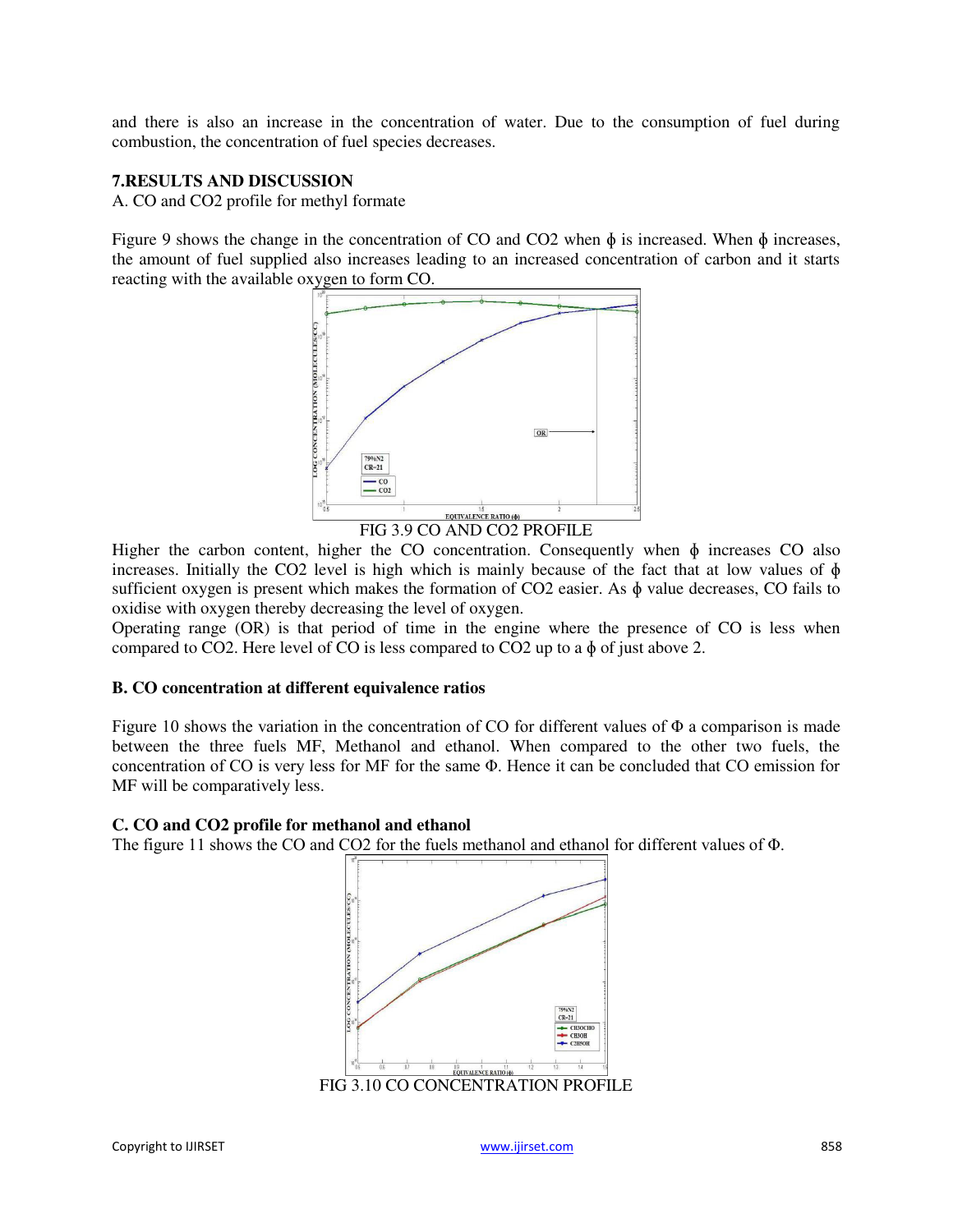It can be seen that CO emission level for ethanol is higher than that of methanol for the same values of Φ. Thus the OR of ethanol is up to an Φ of 1.5 and that of methanol its is about 1.75.



FIG 3.11 OPERATING RANGE

From figure 9 MF has an operating range of about 2.25 which is higher when compared to the other two fuels. Thus for a greater value of ɸ or greater power requirement, fuel MF produces comparatively less CO.

## D. Variation of CO2 with equivalence ratio

Figure 12 shows the plot between  $\phi$  and CO2 concentration. Since the quantity of fuel increases as  $\phi$  is increased, there is a considerable increase in the CO2 concentration.

Figure 13 shows the plot between the concentration of NO and time. It is seen that the concentration level of NO decreases as equivalence ration is increased.



FIG 3.12 CO2 VARIATION WITH ɸ

E. NOx emission of methyl formate

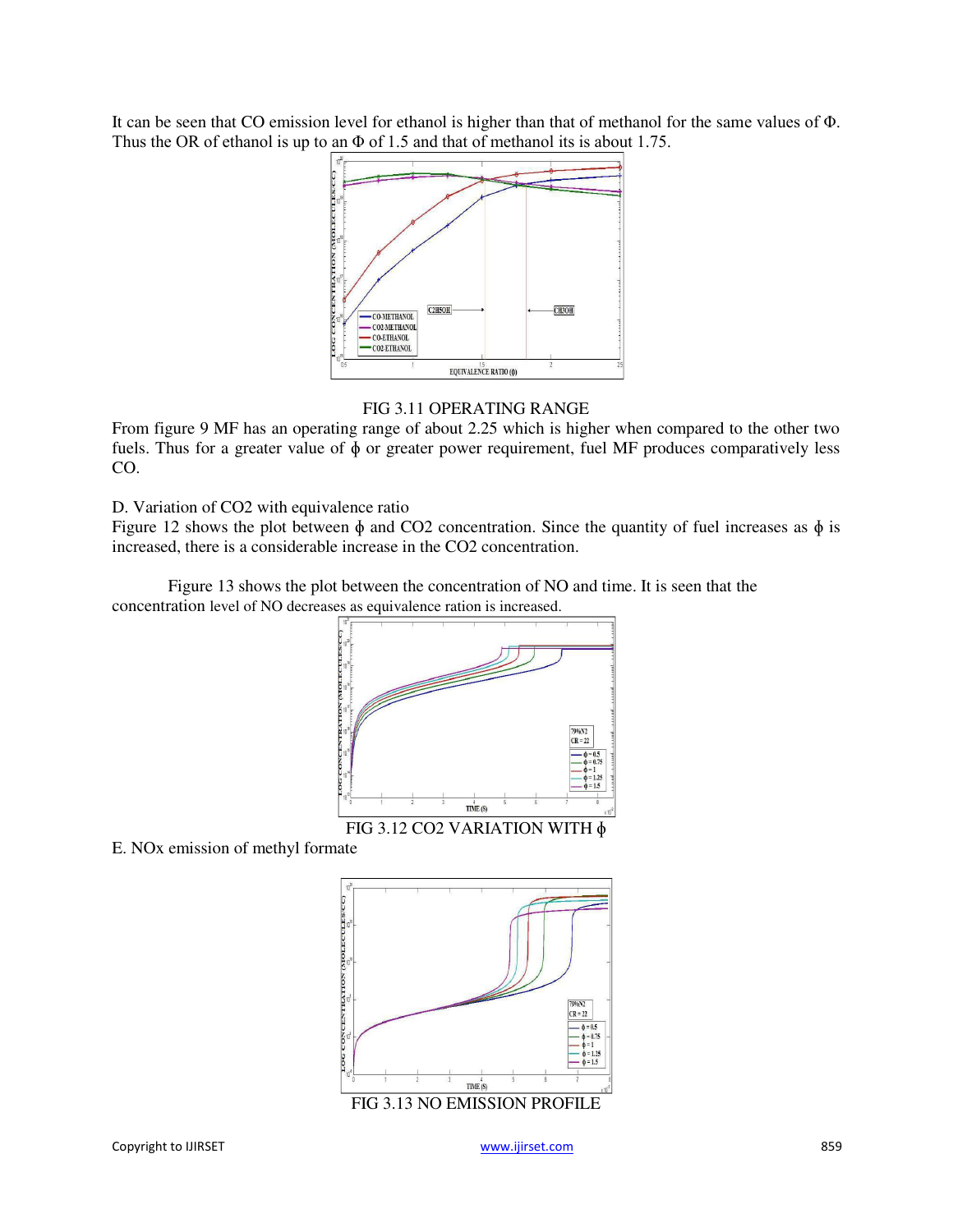#### **8.CONCLUSION**

The selected ranges of NIR and MIR spectra allowed building reliable models to predict the concentration of C16:0, C18:0, C18:1, C18:2 and C18:3 fatty acids present in biodiesel samples, when the source of biodiesel is known. The models developed using heterogonous types of biodiesel presented accurate predictions for C18:1, C18:2, and C18:3. The results obtained using the MIR spectroscopy data were slightly better than those obtained with the NIR spectroscopy data for the C16:0 and C18:0 models. The validation results also showed that both NIR and MIR spectroscopy methods can be used to predict the fatty acid profile in biodiesel, although the biodiesel type is unknown. NIR and MIR spectroscopy methods can be considered as a promising tool to effectively monitor the biodiesel quality over the production and distribution chain.

A detailed study on the ignition of biodiesel in diesel engine environment has been conducted analytically using a kinetic scheme. The compression ratio considered was in between 21 to 30 with equivalence ratio ranging from 0.5 to 2.5 and nitrogen is considered as the diluent. The diluent percentage is assumed as 79% to make a comparison with atmospheric condition. The ignition delay times are obtained by varying initial conditions of the mixture in the combustion of biodiesel where Methyl formate was considered as primary fuel species. Similar analytical experiment of the fuels, methanol and ethanol was also done. The following results were hence analysed here:

a) The original reaction mechanism which was having 1672 reactions and 193 species was reduced numerically and resulted in 148 elementary reactions and 27 species.

b) The ignition criteria of the reaction mechanism was checked and it was found that ignition starts when the concentration of OH reaches 10^-9 moles/cc.

c) It was found that methyl formate (ch3ocho) produces less CO when compared to methanol and ethanol.

d) Operating range of ch3ocho was found to be at an equivalence ratio of about 2.25 which was greater than that of the other two fuels.

e) Operating range of methanol and ethanol was found to be at an equivalence ratio of about 1.75 and 1.5 respectively.

#### **REFERENCES**

- 1. Choi and Reitz, 1999; Sharp et al., 2000; McCormick et al., 2001; Grimaldi et al., 2002; Hansen et al., 2006).<br>2. (Tat and Van Gernen, 2003; Yuan et al., 2005; Yuan et al., 2007). Sikora Z and W. Salacki 1996. Use o
- 2. (Tat and Van Gerpen, 2003; Yuan et al., 2005; Yuan et al., 2007). Sikora Z and W. Salacki 1996. Use of NIR spectroscopy to predict several physical and operating properties of oil fractions and diesel fuels. Petroleum and Coal 38(1): 65-68.
- 3. Grimaldi, C. N., L. Postrioti, M. Battistoni, and F. Millo. 2002. Common rail HSDI diesel engine combustion and emissions with fossil/bioderived fuel blends. SAE Tech. Paper 200201-6085. Warrendale, Pa.: SAE.
- 4. Sharp, C. A., S. A. Howell, and J. Jobe. 2000. The effect of biodiesel fuels on transient emissions from modern diesel engines: Part I. Regulated emissions and performance. SAE Paper No. 2000-01-1967. Warrendale, Pa.:SAE.
- 5. Knothe, G. 2001. Determining the blend level of mixtures of biodiesel with conventional diesel fuel by fiber-optic near-infrared spectroscopy and 1H nuclear magnetic resonance spectroscopy. J. American Oil Chemists Soc. 78(10): 1025-1028.
- 6. Grimaldi, C. N., L. Postrioti, M. Battistoni, and F. Millo. 2002. Common rail HSDI diesel engine combustion and emissions with fossil/bioderived fuel blends. SAE Tech. Paper 200201-6085.
- 7. Warrendale, Pa.: SAE. Grimaldi, C. N., L. Postrioti, M. Battistoni, and F. Millo. 2002. Common rail HSDI diesel engine combustion and emissions with fossil/bio-derived fuel blends. SAE Tech. Paper 200201-6085. Warrendale, Pa.: SAE.
- 8. Yaakob, B. C. M., Syahariza, Z. A., Rohman, A. (2010) Chapter 1. Fourier Transform (FTIR) Spectroscopy: Development, Techniques, and Application in the Analyses of Fats and Oil. In O. J. Rees (Eds.), Fourier Transform Infrared Spectroscopy: Development, Techniques, and Application (pp. 1-26).New York, NY: Nova Science.
- 9. Sablinskas, V., Steiner, G., Hof, M. (2003) Chapter 6-Application. In G. Gauglitz, and T.Vo-Dinh (Eds.), Handbook of Spectroscopy (pp.89-168). Germany: WILEY-VCH.
- 10. S.Gail, M.J. Thomson, S.M. Sarathy, S.A. Syed , P. Dagaut, P.Die vart, A.J. Marchese, F.L. Dryer, A wide-ranging kinetic modeling study of methyl butanoate combustion, vol31, Proceedings of the Combustion Institute, pp. 305–311,2007.
- 11. William J. Pitz and Charles J. Mueller, Recent progress in the development of diesel surrogate fuels, vol 37, Progress in energy and combustion science, pp.330-350, 2011.
- 12. C.K. Westbrook , W.J. Pitz , P.R. Westmoreland , F.L. Dryer, M. Chaos, P. Osswald , T.A. Cool , J. Wang, B. Yang, N. Hansen and T. Kasper, A detailed chemical kinetic reaction mechanism for oxidation of four small alkyl esters in laminar premixed flames, Proceedings of the Combustion Institute , vol 32, pp.221–228, 2009.
- 13. Fisher, E. M. Pits, W. J., Curran, H. J., Westbrook, Detailed Chemical Kinetic Mechanisms for Combustion of Oxygenated Fuels, Proeeding of Combustion. Institute. vol 28, pp.1579-1586, 2000.